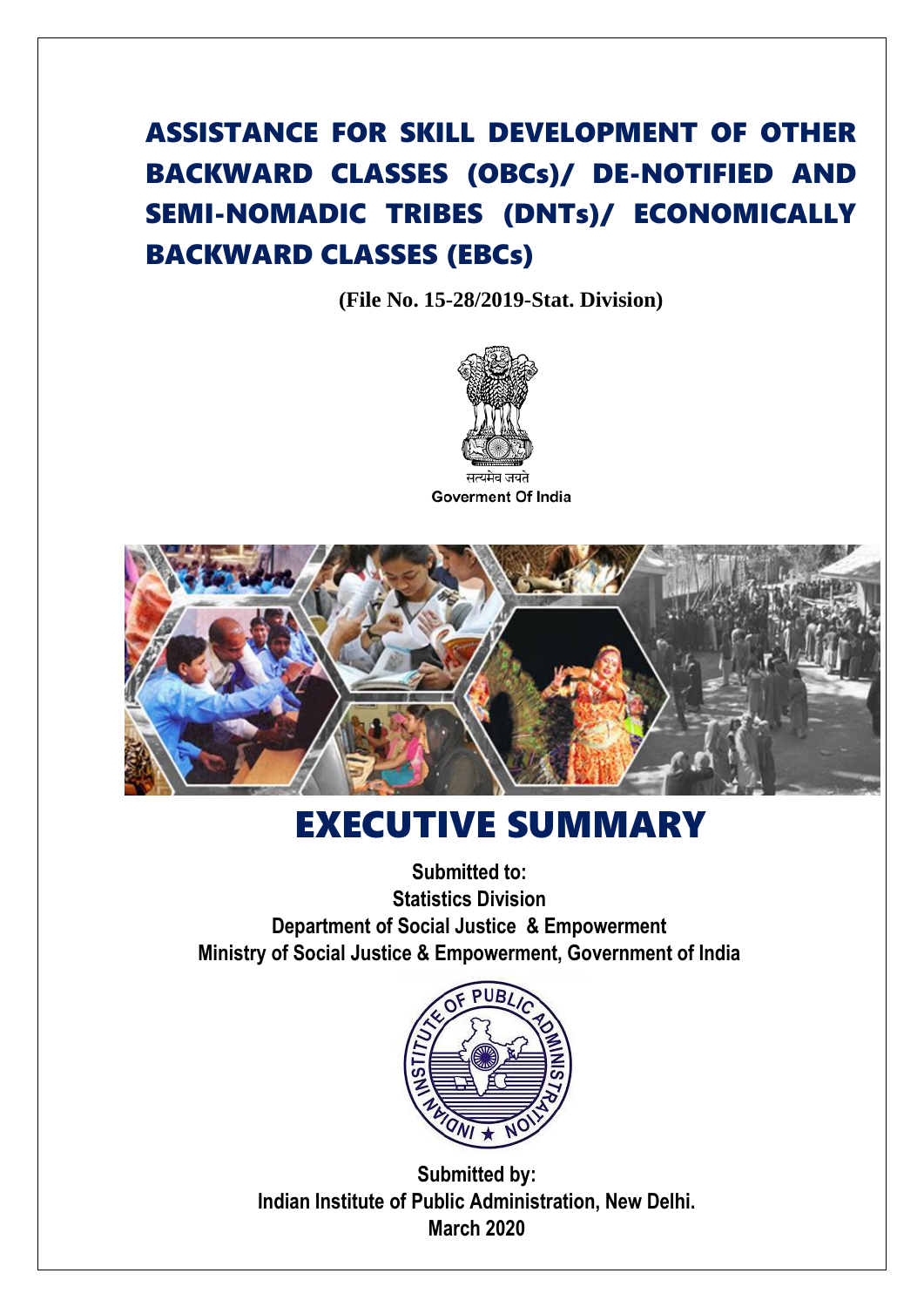## EXECUTIVE SUMMARY

India is currently in transition to a knowledge-based economy and its competitive edge will be determined by the ability of its people and especially the deprived sections of the society to create, share and use the knowledge acquired more effectively. This will inevitably require an analytical, adaptable and multi skilled population, which can be developed through appropriate skill development efforts so as to achieve social inclusion, productivity and also meet the skill shortages in the country. The scheme of "Assistance for skill development of Other Backward Classes/ De-notified Nomadic and Semi-Nomadic Tribes and the Economically Backward Classes" is a conscious step in the pursuit of improving the socio economic conditions of the marginalised sections of the society by laying greater focus on skill training and development programmes.

The central sector scheme of 'Assistance for skill development of other backward classes (OBCs)/ De-notified, Nomadic and Semi-Nomadic Tribes (DNTs)/Economically Backward Classes (EBCs)' was laid down in 2014-15 with a primary objective to involve the voluntary sector and the **National Backward Classes Finance and Development Corporation (NBCFDC)** to improve the educational and socio-economic conditions of the intended beneficiaries namely the OBCs/DNTs/EBCs. The scheme is to be extended to the target group provided the income of their parents/guardians from all sources including their own income doesn't exceed Rs. 1.00 Lakh per annum. As far as provision of assistance to the voluntary organisations/NGOs are concerned, those NGOs stands eligible to subscribe to the scheme which have been getting the grants continuously under this scheme before the commencement of online process of the scheme i.e. 2014-15 and have been complying with the National skill qualification framework (NSQF) norms.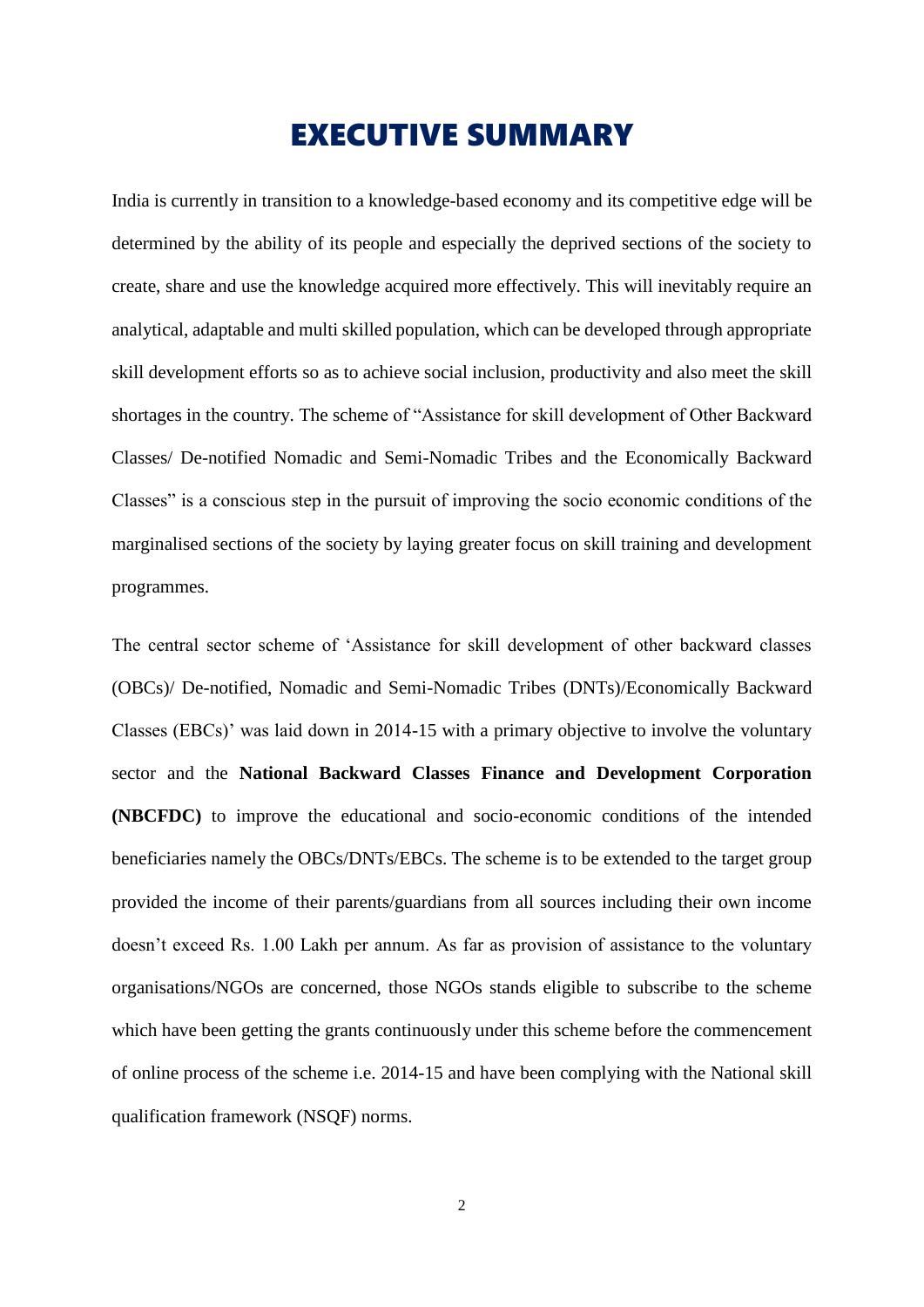The basic objective of the scheme is to inculcate the importance of skill development among the target group which is believed to bring about a transformation in the lives of the people by opening up income generating opportunities and providing them gainful employment opportunities in various sectors of the economy. Moreover, the National Backward Classes and Finance and development corporation (NBCFDC) implements various soft loan schemes and programmes pertaining to Skill development for the OBCs/DNTs/EBCs in the country. Under the Scheme, grants shall be extended in favour of the voluntary organisations (VOs), NGOs, NBCFDC subject to the norms along with terms and conditions as specified by the ministry and revised from time to time. Upon following the due process, the Ministry sanctions the eligible amount online. The transfer of funds takes place in favour of the bank account of the organisation which should be jointly in operation of its President and Secretary in case of a NGO and the MD in case of the NBCFDC. The guidelines also states that the extent of financial assistance to the VOs/NGOs/NBCFDC for a particular category of the project is to be provided according to the financial norms as specified for that category of the project.

The skill development training is carried out in set categories of institutions, councils and training partners adhering to the NSQF and the common norms. The institutions can impart training under the scheme provided: **a)** the institute is under the aegis of central government and state government, **b)** the sector skill councils (SSCs) who sign the MOAs with NBCFDC and **c)** credible training partners registered with **National Skill Development Corporation (NSDC) or Sector Skill councils (SSCs)** especially in the area of skilling. The findings of the evaluation study are as follows:

1. NBCDFC continues to be a strong facilitator of skill development training through govt. training institutes/organisations and sector skill councils constituted by Ministry of skill development and entrepreneurship. Some notable institutes which have been imparting training under the scheme include: a) HIMCON, b) Apparel training and design centre,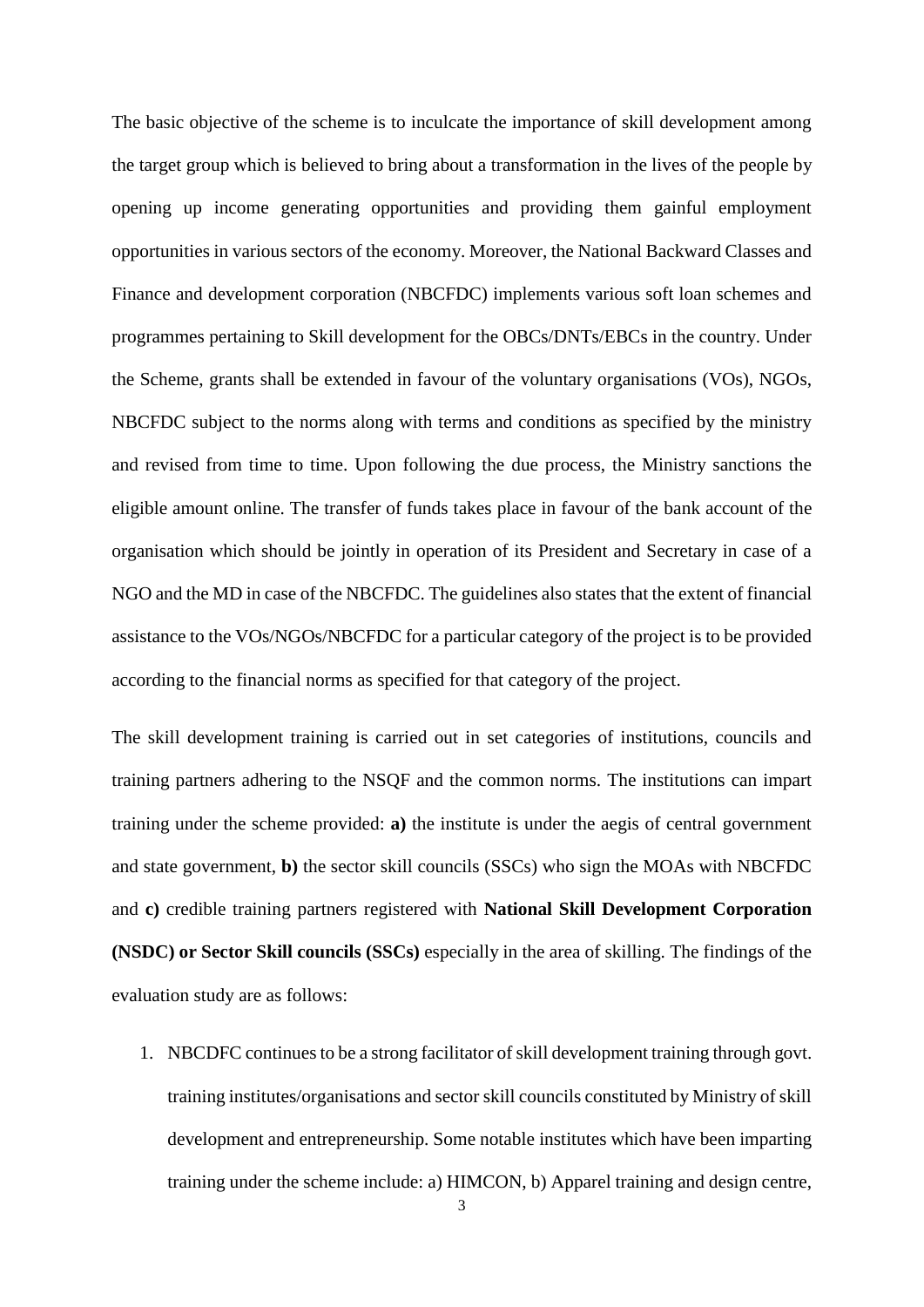c) HARDICON, d) Central Institute of plastics engineering residential programme, e) Furniture Fitting Sector skill council etc.

- 2. Skill development and employability are considered to be two major factors which enables decent work and propels entrepreneurship skills among the youth. In this regard, the central sector scheme under study assumes significant importance. It serves **SDG 4.3** which ensures equal access for all women and men to affordable quality education, **SDG 4.4** which aims at enhancing skills and also promoting quality jobs and entrepreneurship and **SDG 8.6** which strives to substantially reduce proportion of youth not in employment, education and training.
- 3. The approach adopted for the evaluation of the scheme under study is an approach which is goal based, process based and outcome based. The goal based approach measures if the objectives of the scheme are duly met. The process based approach studies the strengths and weaknesses of the scheme and finally the outcome based approach evaluates if the outcomes aligns with the pre specified objectives of the scheme.
- 4. In this light, the evaluation strategy relies on primary and secondary sources for the purpose of data collection. Primary data was collected in the form of a questionnaire which is designed to be administered to two groups in the context of the scheme namely the trainee (the beneficiary) and the training institute. The Questionnaire was made applicable to the trainees (the beneficiaries) in two stages namely before and after the beneficiaries have been impacted owing to the scheme. Changes in the responses are observed in the backdrop of the prevailing socio economic conditions before and after the skill training programme. The additional questionnaires encompassing process related issues and multiple issues is an attempt to delve deep into the intricacies of the effectiveness of the scheme.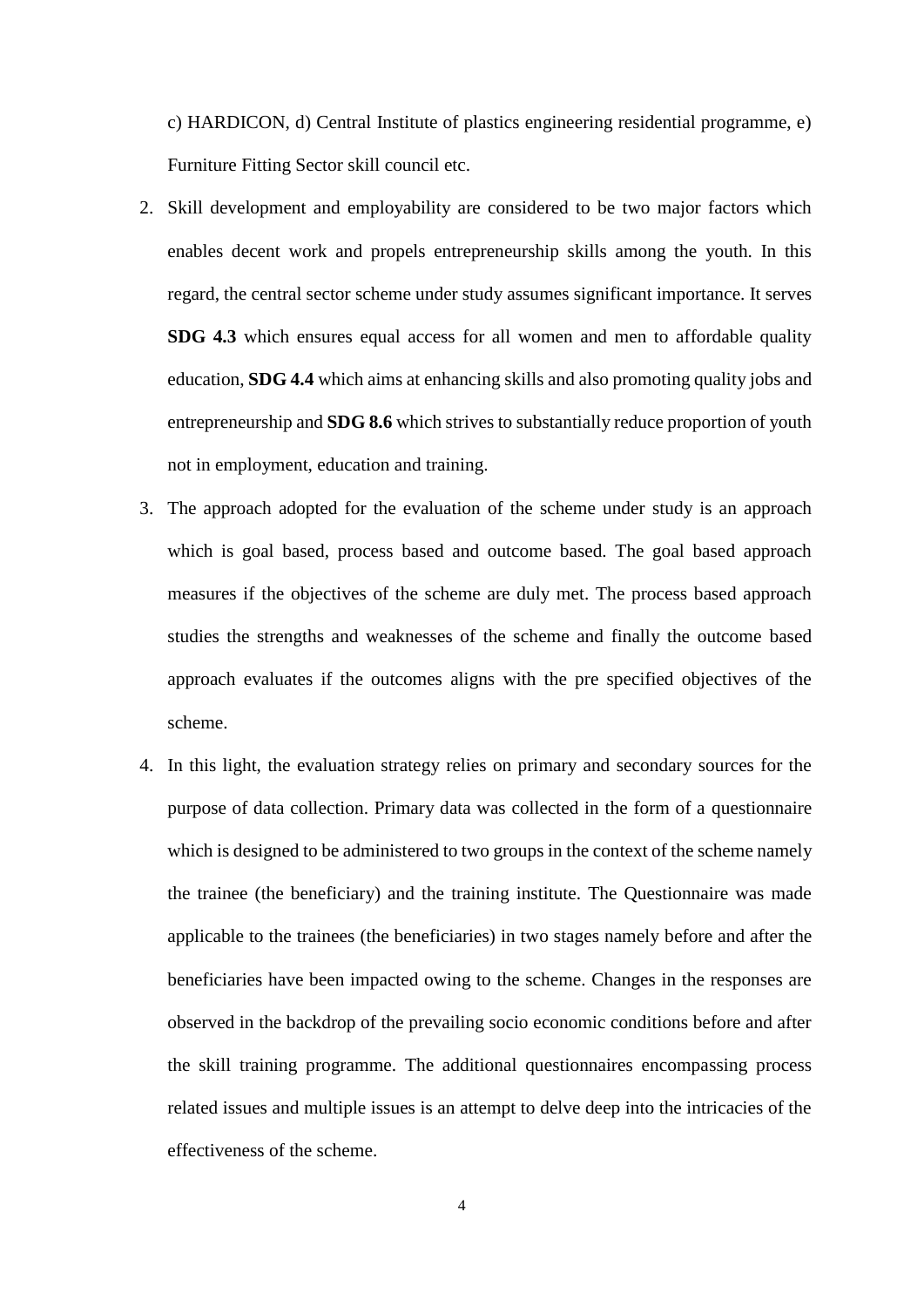- 5. A before and after approach is adopted in terms of changes in the socio economic conditions of the target population courtesy the scheme. The Questionnaire which contains process related and multiple issues provides the basis of a robust framework to critically examine the sustainability of the scheme under study. The beneficiary's profile and the responses obtained from the training institutes provide relevant information in the context of the scheme and specifically helped us in measuring changes in the socio economic outcomes such as income changes, improvement in employment opportunities, changes in skill standards etc.
- 6. The questionnaire was designed for respondents across 2 categories in the context of the scheme namely: a) **the trainees** and b) **the SCA/Institutes**. The contents in the Questionnaire pertaining to the beneficiaries include their basic profile and prevailing socio economic conditions before and after the skill training programme. Process related and multiple issues attempts to identify the opportunities the training programme generated along with the coverage and effectiveness of the scheme and the challenges it has faced. In depth interview was conducted with the heads of the SCA/institutes imparting the training programme, which helped in providing comprehensive details regarding the objective, structure, implementation and the existing challenges of the scheme. The objectives of the evaluation study are as follows:
	- Appraisal of the skill development training programme (SDTP) of the National Classes Finance and Development Corporation (NBCFDC) and suggest measures for improvement to ensure better employability of the target group.
	- Alignment of the Training programmes with the National Skills Qualification Framework (NSQF) of M/o Skill development and Entrepreneurship from time to time.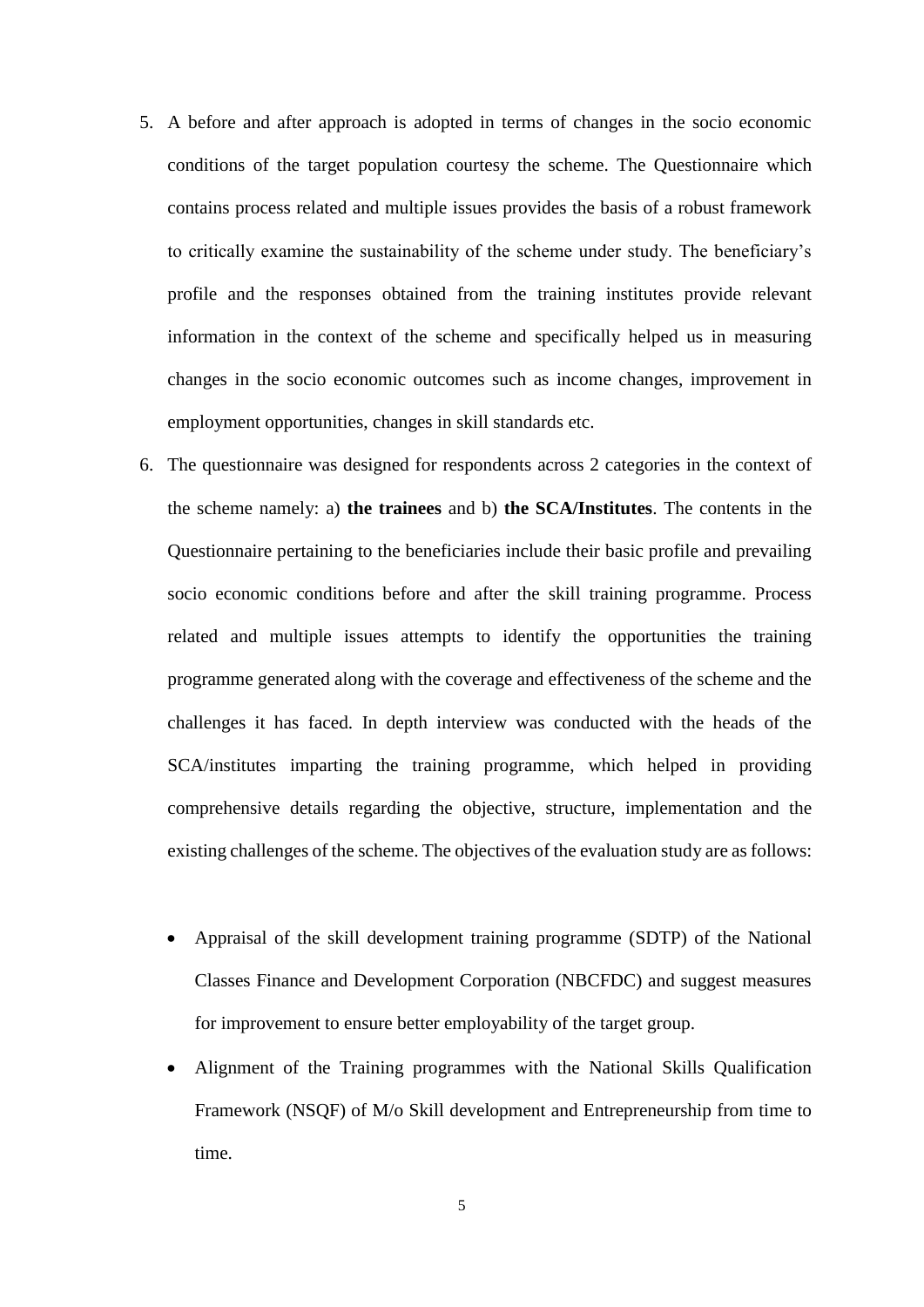- To examine the impact of Skill Development Training Programmes in improving the economic status of the OBC/EBC/DNTs trainees through self-employment/ wage employment.
- To examine the efficacy and performance of training institutions implementing skill development training programmes sponsored by the corporations.
- To take into account the opinion of various stakeholders namely the Sector Skill Councils/ Training Institutes/ Training partners, Trainees and industry/ Employers.
- The key findings are based on the data collected from the field on the objectives of the study.
- The shortcomings identified in the design of the existing scheme if any;
- Recommendations/suggestions for necessary restructuring to be carried in the scheme to achieve desired results and need for its continuation.
- 7. The sample considered under the evaluation study represents that the beneficiaries belonging to the OBC category forms a large part of the sample across the states of Madhya Pradesh, Bihar, Jharkhand and Uttarakhand, followed by EBCs and DNTs. However, in the state of Rajasthan, the sample represents a larger share of EBCs followed by OBCs and DNTs. That is to say that the states of **Madhya Pradesh, Bihar, Jharkhand and Uttarakhand reported the highest number of beneficiaries belonging to the OBC category in the sample with 92%, 96%, 93% and 88% respectively of the total beneficiaries in each of the states**. Moreover the primary data also suggests that around 37% of the respondents in the sample participated in the training programmes conducted in the state of Madhya Pradesh. Moreover, 20% of the beneficiaries attended the training programmes organised in the state of Bihar and Jharkhand, whereas 13% and 10% of the respondents participated in the skill development and training programmes held in Uttarakhand and Rajasthan respectively.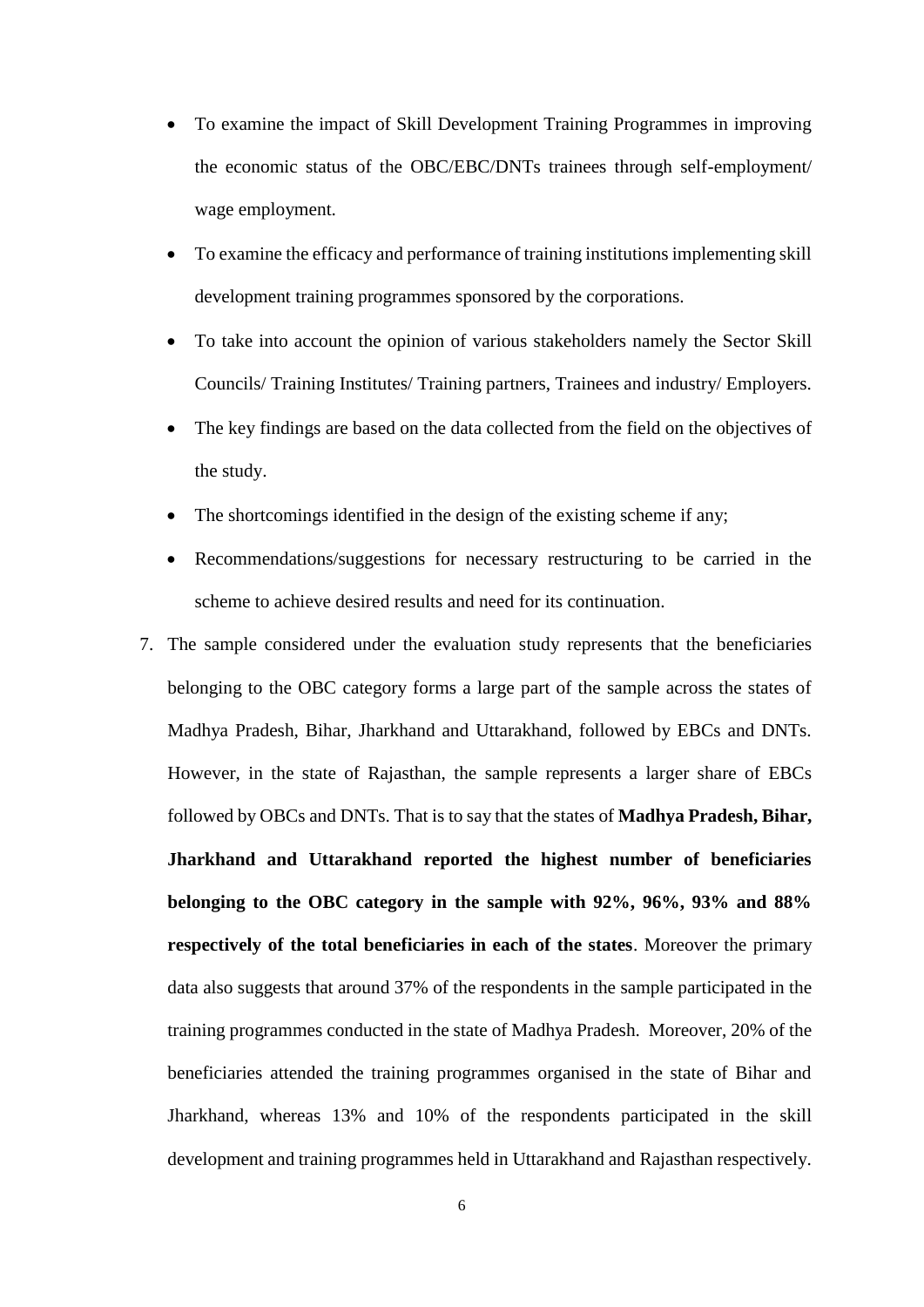- 8. Changes in the income pattern (per month) across the beneficiaries in the sample suggests that although the larger share of the population in the sample continues to remain within the group of income earners of less than 10,000/-, there is a noticeable change in the composition of the population across the income levels. That is to say that **the percentage of population in the lower income level (income of less than or equal to 10,000) has shrunk from 83.2% before the scheme to 56.5% after the skill development programme**. This fall is complemented by a rise in the percentage of the population in the income bracket of 10,000 and 20,000, from 13 % before the scheme to 38% after the scheme. This indicates that there has been a **steady migration of people from a lower to a higher income level validating the fact that skill development and training programmes have accrued considerable returns to the beneficiaries.**
- 9. As far as the expenditure pattern is concerned, there is a 14.5% rise in the expenditure incurred by the population after the scheme within the bracket of Rs. 5,300 and Rs. 10,299 per month. Hence, the expenditure pattern Vis-a-vis the income changes shows positive signs in the sense that there hasn't been a proportionate increase in expenditure in response to a rise in income, thereby indicating the tendency to save among the beneficiaries after participating in the training programme.
- 10. While administering a binary question to the beneficiaries i.e. whether any savings exists in the bank before the implementation of the scheme, a majority of the respondents (a total of 591) denied in engaging in saving activity. There seems to be a major change post the scheme wherein 97% of the respondents report having savings in the bank. This also validates the fact that the increase in income trickles down in the form of positive savings behaviour among the beneficiaries after availing the training programme.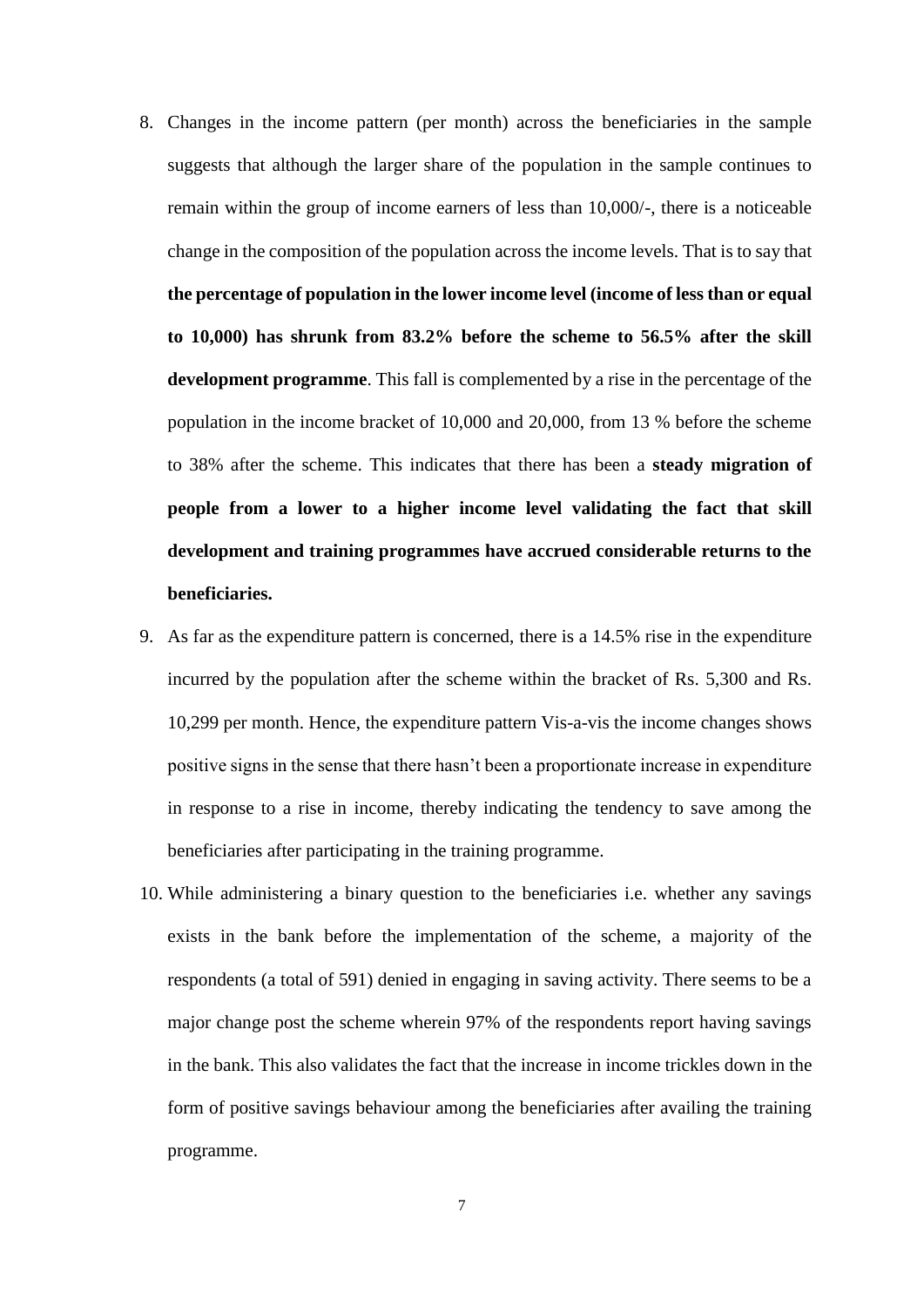- 11. The employment opportunities have been dissected based on the sector of employment such as the public and private sector, NGOs and self-employed. As evident from the Primary data obtained, there has been a significant increase in private sector employment opportunities followed by NGOs and self-employed employment opportunities for the beneficiaries after having participated in the training programme. It's interesting to note that the public sector employment opportunities have shrunk from 122 respondents being engaged in the sector prior to the scheme to 93 of the beneficiaries reporting to be engaged in the sector post the scheme. There has also been a significant shift of the respondents in the sample from remaining unemployed to getting employed post the implementation of the scheme.
- 12. Skill as per market standards refers to the skill sets of an individual in accordance with the **National Skill Qualification Framework (NSQF)** covers aspect of competence, credit, knowledge, learning and learning outcomes, qualification and the ability to apply knowledge and use know-how to complete tasks and solve problems. **Skill set of 18% of the respondents didn't meet the market standards, whereas after the scheme, around 99% of the respondents report that their skills meet the market standards**.
- 13. Some of the process related issues include the impact of the skill training on work experience and the uniqueness of the skill training imparted by the voluntary organisations. Post participating in the skill training and development programme, **around 59% of the respondents were able to successfully get a job whereas 25% were able to engage as self-employment and the remaining 16% commenced entrepreneurial wor**k. Moreover, the training programme was conducted with an objective to encourage self-employment among the participants. The teaching quality was rated to be excellent and the beneficiaries were given extra time over and above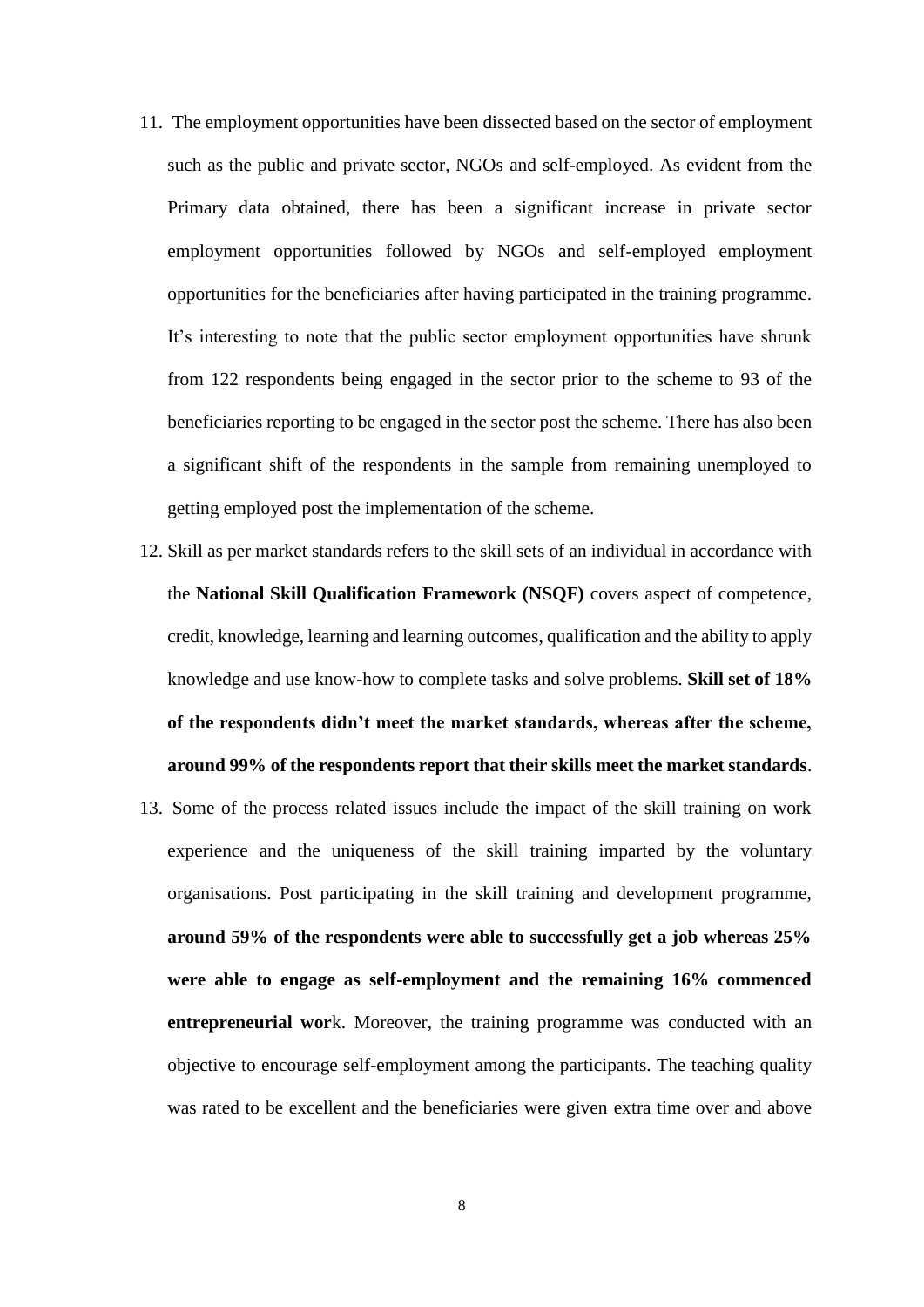the stipulated training hours which allowed for one-to-one interaction among the participants and the professional trainers.

- 14. **Before availing** the skill development and training programme, **around 53% of the respondents had no involvement in the decision making** of the society whereas **after the scheme, around 93% of the respondents engage in the major decision making in the society**. Skill development and training programmes indeed have brought in a sense of social inclusion among the target group.
- 15. The **scheme deserves continuation** taking into account the following suggestions & considerations.
- The skill development and training programmes should aim at supporting both demand side and supply interventions by means of **enhancing the access of such programmes for socially excluded groups** and at the same time spread awareness among the masses regarding the importance of skill development and training in generating employment opportunities.
- The skill development programme should **aim at including modules, guidelines and protocols to provide counselling support along with life skills training as a complement to the job-specific training**. This is to address the need of developing behavioural skills which employers often focus on. These skills also need to be covered as an integral part of the skill development program.
- **Designing and evaluating pilots by the training institutes** to test the cost effectiveness and impact of the financial incentive during the course of the skill development and training programme would help in gauging the viability of the scheme and at a later stage help in analysing if the skill development programme has indeed enhanced participation and placement of excluded sections of the society at the state level.